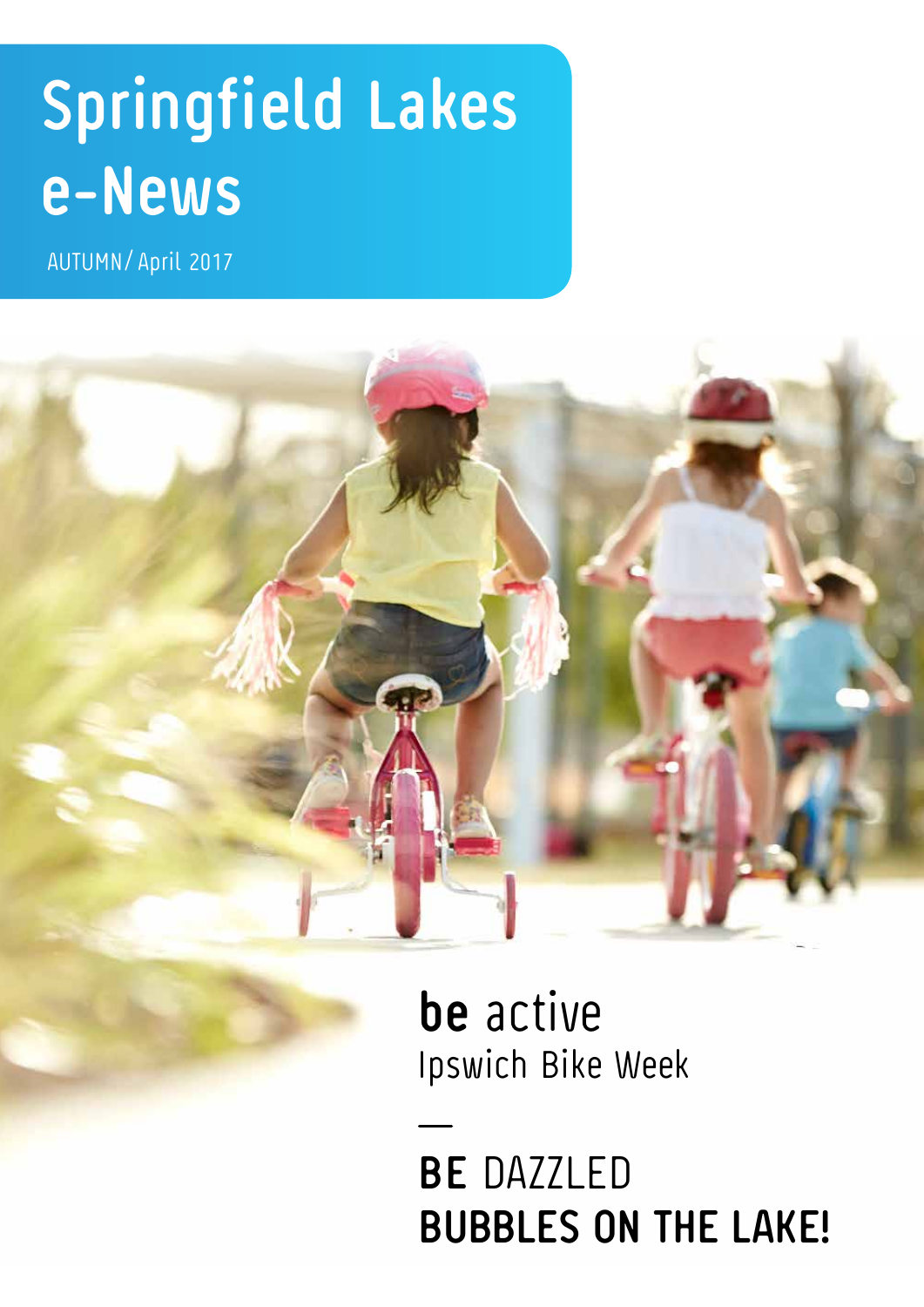#### **Welcome to your Autumn edition of the Springfield Lakes Community e-news.**

**What a great summer it's been at Springfield Lakes! We hope you've enjoyed the variety of events held over the last couple of months. You'll be pleased to know that we have another very exciting event planned for your enjoyment.**

# **Bubbles on the Lake**

**Brought to you by QPAC's Out of the Box Festival and Lendlease, it will be bubbles, bubbles and more bubbles as we launch the latest park at Springfield Lakes, Terry & Frances Slaughter Park.**

This bespoke event, curated by QPAC's Out of the Box Festival organisers will feature bubbles in all their glory. From dusk, families will be overjoyed with the wonder of bubbles as they float on the lake and through the trees, with lighting and music to bring out the wonder of the evening. As well as bubbles there'll be circus artists performing amazing feats, a dazzling lighting display and amazing stilt walkers.

This is an event for the whole family. Bring a rug and a picnic and stay for the evening as we bring out the wonder and playfulness of this newest asset for the Springfield Lakes community.

#### Saturday 22 April, 6.30pm – 8.30pm

#### Terry & Frances Slaughter Park, The Peninsula off Santorini Way

For more information, keep an eye on facebook.com/myspringfieldlakes



## **Grants open 1 - 30 April**

#### **Got a great idea for the Springfield Lakes community?**

The Springfield Lakes Small Grants Program, made possible by the generous support of the Bendigo Bank Community Enterprise Foundation and Lendlease, will be open again from April 1 - 30.

The grant is open to funding programs, projects and events that occur within Springfield Lakes and those in surrounding areas whose involvement or impact reaches to Springfield Lakes.

Please direct any enquiries to Lendlease's Community Coordinator by emailing julia.wood@lendlease.com or phoning 0447 824 623.

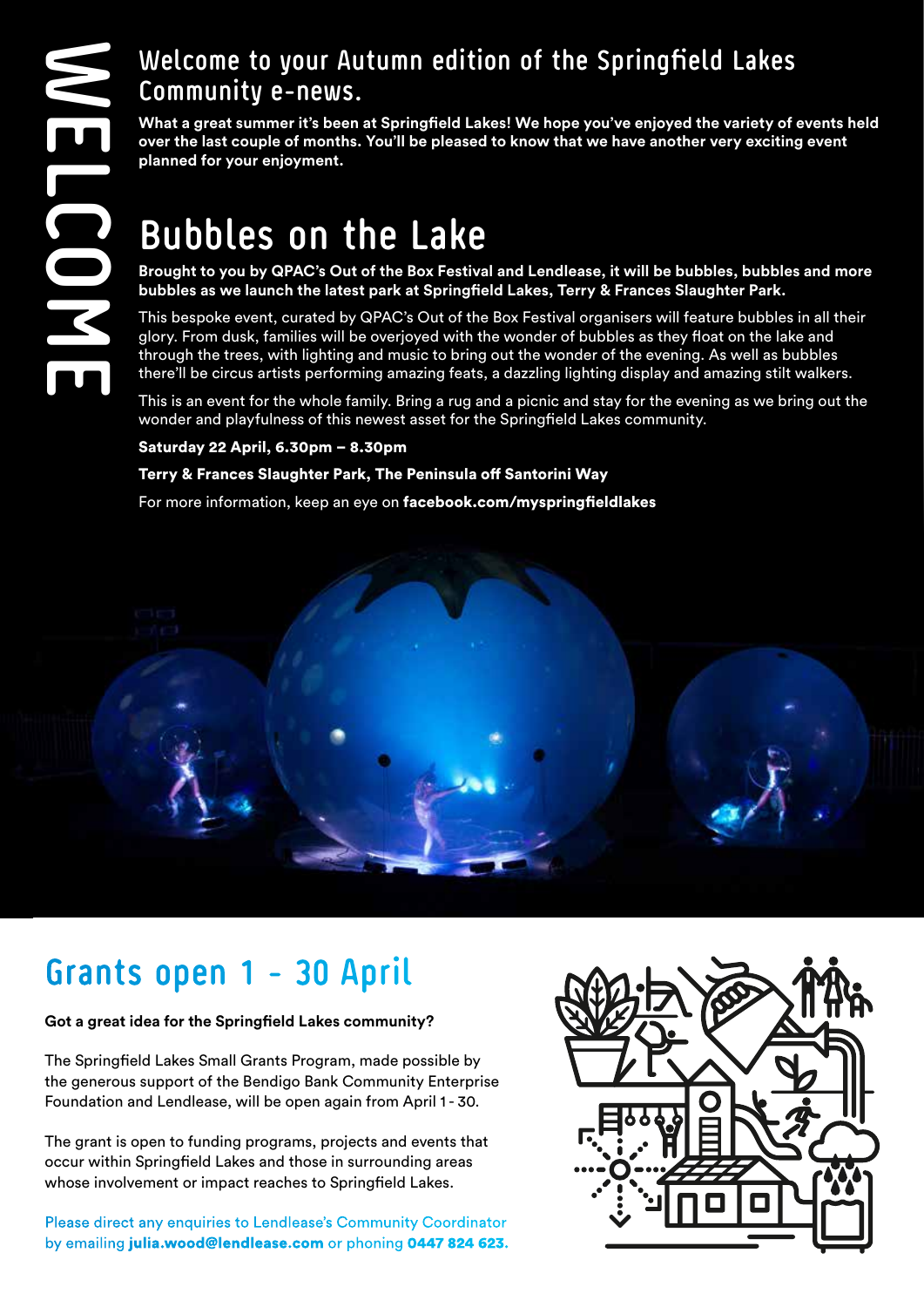

*Forest Ridge stage 2 completed works* 



*Jackie Trad, Deputy Premier and representatives from Lendlease, Ipswich City Council and Springfield Land Corporation*

### **Springfield Rise at Spring Mountain construction update**

**Construction of Springfield Rise at Spring Mountain continues per project programs. Earthworks in Forest Ridge are now complete with civil work well underway and the first two stages have reached practical completion. Park Lane earthworks are well advanced and civil works have commenced. Construction of the sporting fields adjacent to both St Peter's and Springfield Central High School has also commenced with construction to continue onsite throughout 2017.**

Lendlease will be taking appropriate action to manage increased levels of construction noise and dust during this period.

Please remind your children, for their own safety, that they are not to enter any construction areas that are fenced.

### **Springfield Rise at Spring Mountain launched**

**On Friday 24 March, The Honourable Jackie Trad, Deputy Premier, Minister for Transport and Minister for Infrastructure and Planning, Ipswich Mayor Paul Pisasale and Springfield Land Corporation joined Lendlease to celebrate the official launch of Springfield Rise at Spring Mountain.** 

Our latest release, Springfield Rise at Spring Mountain sits between Springfield Central and White Rock Spring Mountain Conservation Reserve, connecting directly to our awardwinning Springfield Lakes community.

With over 560 lots already sold, the 415-hectare site will deliver approximately 4,000 homes comprising more than 50 hectares of open space, including 13 local parks, three district parks, natural linear reserves, kilometres of walking and hiking tracks and cycling paths connecting to the Springfield town centre.

## **Terry & Frances Slaughter Park now open**

**Local community champions, Terry and Frances Slaughter and their family have played an active role in the Springfield Lakes community ever since moving to Springfield Lakes 15 years ago. Raising money for charities through a variety of events, Terry and Frances were recognised by Councillor Sheila Ireland (Division 9) as an obvious choice for the honour of having The Peninsula park named after them.**

Located lakeside on Discovery Lake, the new park offers residents a fantastic community space to gather with family and friends, to enjoy a BBQ, play on the nautical themed playground or relax under the shady trees with a book.

The park is filled with fun adventure activities including a large ship with climbing crow's nest and look out deck, jungle swing rope, a toddler swing, walking tight-rope and a fun super slide, all being protected by shade sails and natural shade from the tall trees. Other features in the park include electrical BBQs, free wi-fi, kick about space, shade shelters with tables and benches, water fountains and toilets.

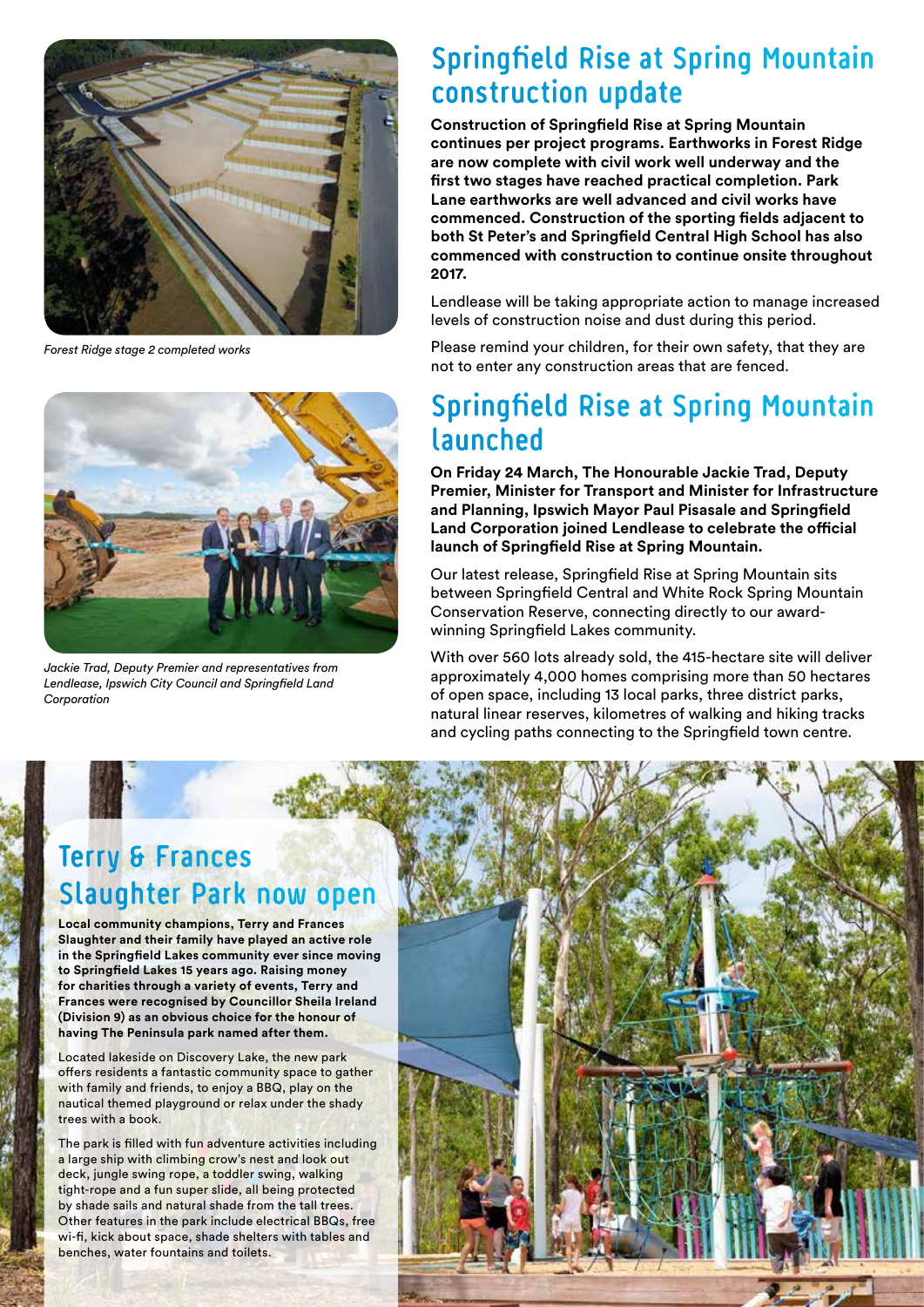# **Clean Up Springfield Lakes**

**It was an early start for a Sunday morning, but that didn't stop over 75 residents, and local groups and businesses from getting their hands dirty to help make Springfield Lakes even more beautiful on Clean Up Australia Day, 5 March.** 

The group's efforts covered rubbish collection at Spring, Regatta and Discovery Lakes. A \$100 Bunnings voucher was awarded for the 'strangest item', and the team from the YMCA Springfield Lakes Community Centre did a fabulous job cooking the delicious bacon and egg rolls.

Thanks to all involved in the morning, we're looking forward to next year already!

# **Safe Schools Art Project**

**Supported by Lendlease and Yourtown Australia students from Springfield Central State High School, St Peter's Lutheran College and Good Shepherd Catholic Primary School are participating in creative workshops. Students will explore what safety means in their community and how these messages can be shared publicly through art.** 

We're already seeing so many fantastic ideas coming out of these workshops, and can't wait to see the final combined artwork when it gets fixed to the construction fencing opposite the schools in May.

For updates on this project as it progresses keep an eye on facebook. com/myspringfieldlakes.



*Clean up activities at Spring Lake on 5 March*



*Students from St Peter's Lutheran College brainstorming ideas around safety*



*Students from Springfield Lakes State School preparing to ride to school* 



*Residents of Wanderer Cr (and surrounding streets) met on Neighbour Day for a walk and BBQ*

## **Walk & Ride to School Day**

**There was a great turn out for Springfield Lakes State School's Walk and Ride to School on Friday 10 March celebrating National Ride2School Day.**

Over 200 parents and students met at Olive Springs Park where parents were provided a free coffee, and students were provided a free healthy breakfast at school by the Ipswich City Council's Healthy Active School Travel program.

Students were led on the walk and ride to school by their Principal, Greg Horrigan, who says encouraging students to ride to school makes them more self-sufficient and is a crucial part of education and the development of social skills. "Students who ride to school arrive energised and alert, resulting in higher concentration times than those who don't."

Springfield Lakes State School holds these events each term so keep your eyes out for the next one in Term 2!

## **Neighbour Day**

**Lendlease, in partnership with Relationships Australia, supports Neighbour day each year; Australia's annual celebration of community, encouraging people to connect with others who live in their neighbourhood.** 

Each year Lendlease provides \$100 supermarket vouchers for Neighbour Day events registered in Springfield Lakes as a way to encourage residents to get involved. We were thrilled to see a number of events registered in Springfield Lakes on Sunday 26 March.

Thanks to all who participated and for sharing your pictures with us!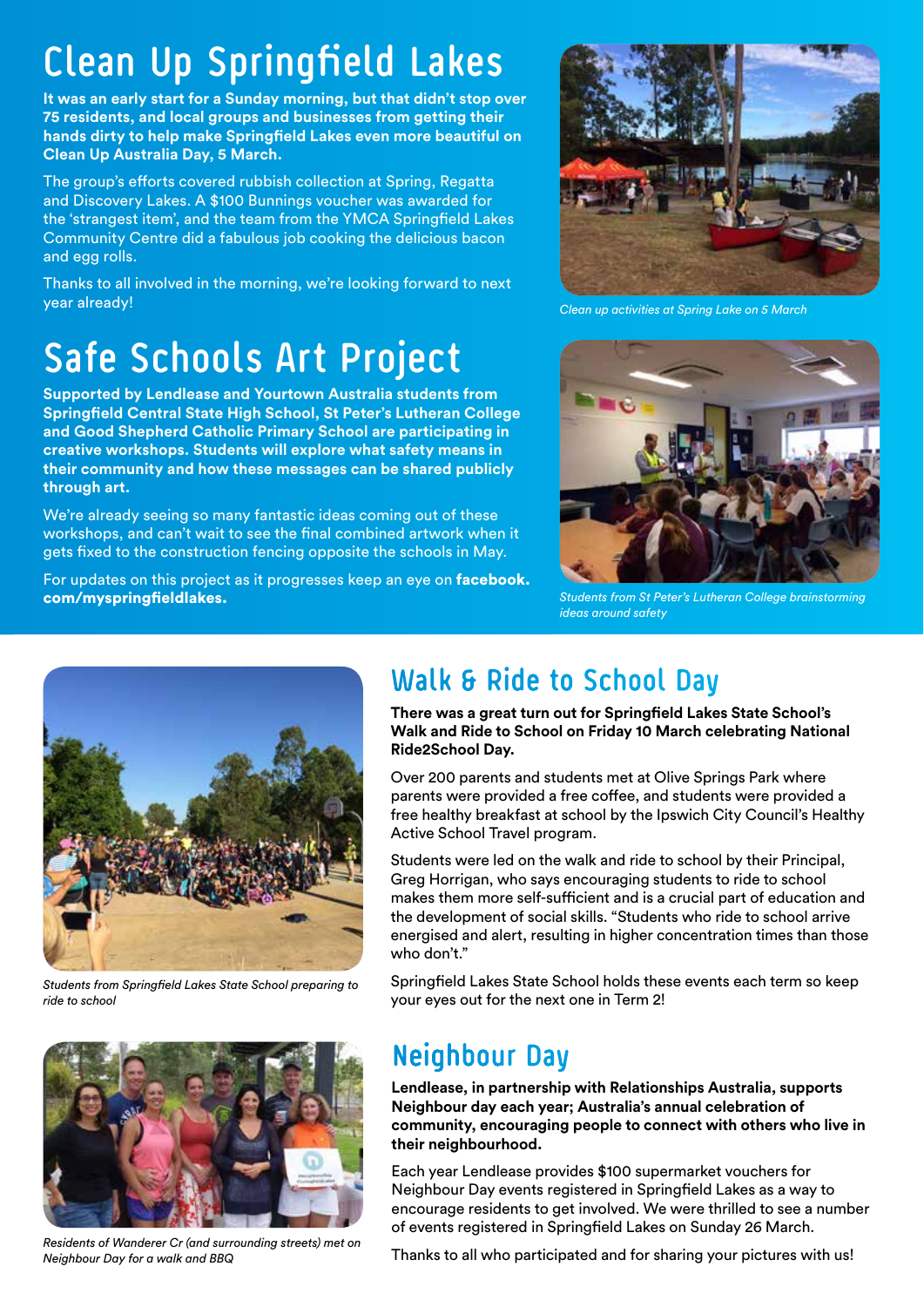# **What's on**

#### **Bike Week - 'Bike Check and Buddy Ride'**

Thurs 20 April, 4pm - 5.30pm Robelle Domain, Springfield **Central** 

**Bike Week Queensland is an annual cycling festival promoted and celebrated across a number of South East Queensland local government areas. Ipswich City Council will be celebrating Bike Week during 18 to 24 April 2017.**

Cycling is a healthy activity that everyone can enjoy and offers health benefits and well-being improvements resulting from increased physical activity. It's a great way to stay fit and find your 30 minutes of physical activity needed each day for good health.

Ipswich Bike Week will feature a range of free and low cost activities both on and off the bike to celebrate cycling and to encourage people of all ages, sizes and abilities to cycle.

A free "Bike Check and Buddy Ride" activity will be held in Springfield on Thursday 20 April from 4pm to 5.30pm. Attendees will need to register and will need a working bicycle and helmet. The session will start at Robelle Domain and will include:

- Quick bike check; and
- •A led ride by a qualified cycling coach around the safe footpaths and paths around Springfield.

For more information contact Ipswich City Council's Active Transport Officer Caitlin Boyd:

Caitlin.Boyd@ipswich.qld.gov.au / 3810 6299



#### **Bubbles on the Lake!**

Sat 22 April, 6.30pm - 8.30pm Terry & Frances Slaughter Park, The Peninsula off Santorini **Way** 

**This bespoke event, curated by QPAC's Out of the Box Festival organisers, will feature bubbles in all their glory. From dusk, families will be overjoyed with the wonder of the bubbles as they float on the lake and through the trees, with lighting and music to bring out the wonder of the evening. As well as bubbles there'll be circus artists performing amazing feats, a dazzling lighting display, amazing stilt walkers and musical performers.** 

This is an event for the whole family. Bring a rug and a picnic or purchase food from one of the vendors who will be there. Pet and alcohol free event.

Stay up to date: facebook.com/ myspringfieldlakes





#### **St Peter's Lutheran College Open Day**

#### Wed 24 May

#### Two sessions: 9am & 10.30am

**This is an excellent opportunity to come and hear the Principal's address, meet key staff, parents and students who will be delighted to take you on a tour of the College.** 

If you are interested in attending, please register at www.stpeters.qld.edu.au or call the school on 07 3470 3888.



## **Easter hours**

The Springfield Lakes Sales & Information Centre and our Property Management team will be taking a break over the Easter period to spend time with family.

The Springfield Lakes Sales & Information Centre will be closed on Good Friday and Easter Sunday, but will be open all other days.

For more information about these events and what's on in Springfield Lakes join our Facebook page: **facebook.com/myspringfieldlakes**